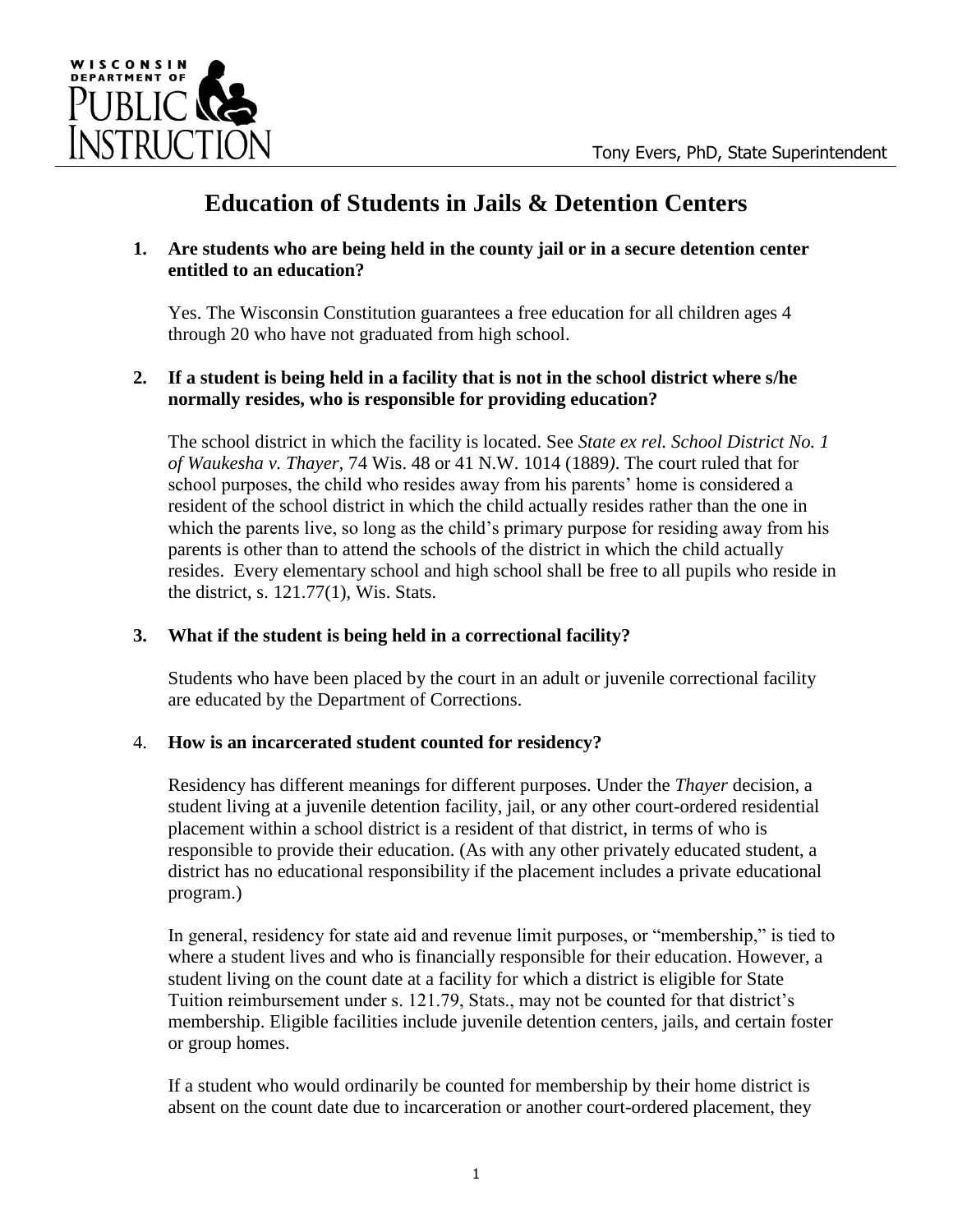may still be counted by the home district if:

- 1. The student attends school at least one day before and one day after their incarceration or placement,
- 2. The student does not change residency between those dates, other than by their incarceration or placement, and
- 3. The district that educated the student on the count date is eligible for State Tuition reimbursement under s. 121.79, Stats.

The overall principle that a student may only be counted once for membership holds true for incarcerated students.

If the student is incarcerated or placed in a facility within their home district on the count date, but the district would otherwise be eligible to count them for membership, the district may still count them. Any State Tuition reimbursement the district is eligible for will be reduced by the amount of general state aids it receives for that student.

#### **5. Can the student continue to work on his/her school assignments from the district where he/she normally resides?**

Yes, the school district in which the facility is located may seek to obtain assignments from the student's previous district if it is likely that the student will return to that district.

## **6. If a school district supplies assignments for a student in a jail or detention facility in another school district, should the school district continue the student's enrollment?**

No, a school district supplying homework assignments assures a continuity of education, but must still exit the student on WSLS. See question 17 for more information.

## **7. Is the length of time in which a student is held in the jail or detention facility relevant to which district is technically responsible for the provision of an education?**

The length of time is not relevant to the fact that the school district in which the facility is located must provide free public education for the individuals eligible for these services just as they do for others who are residents of the school district. A school district has no authority to deny enrollment to a resident of that district. Under *Thayer*, the "primary purpose" for which the student is present in the district is no different on the first day, absent a change of circumstances, than on the last day.

## **8. When should a school district provide educational services for an incarcerated student?**

Services should begin as soon as the student becomes a resident of the school district in which the detention facility is located.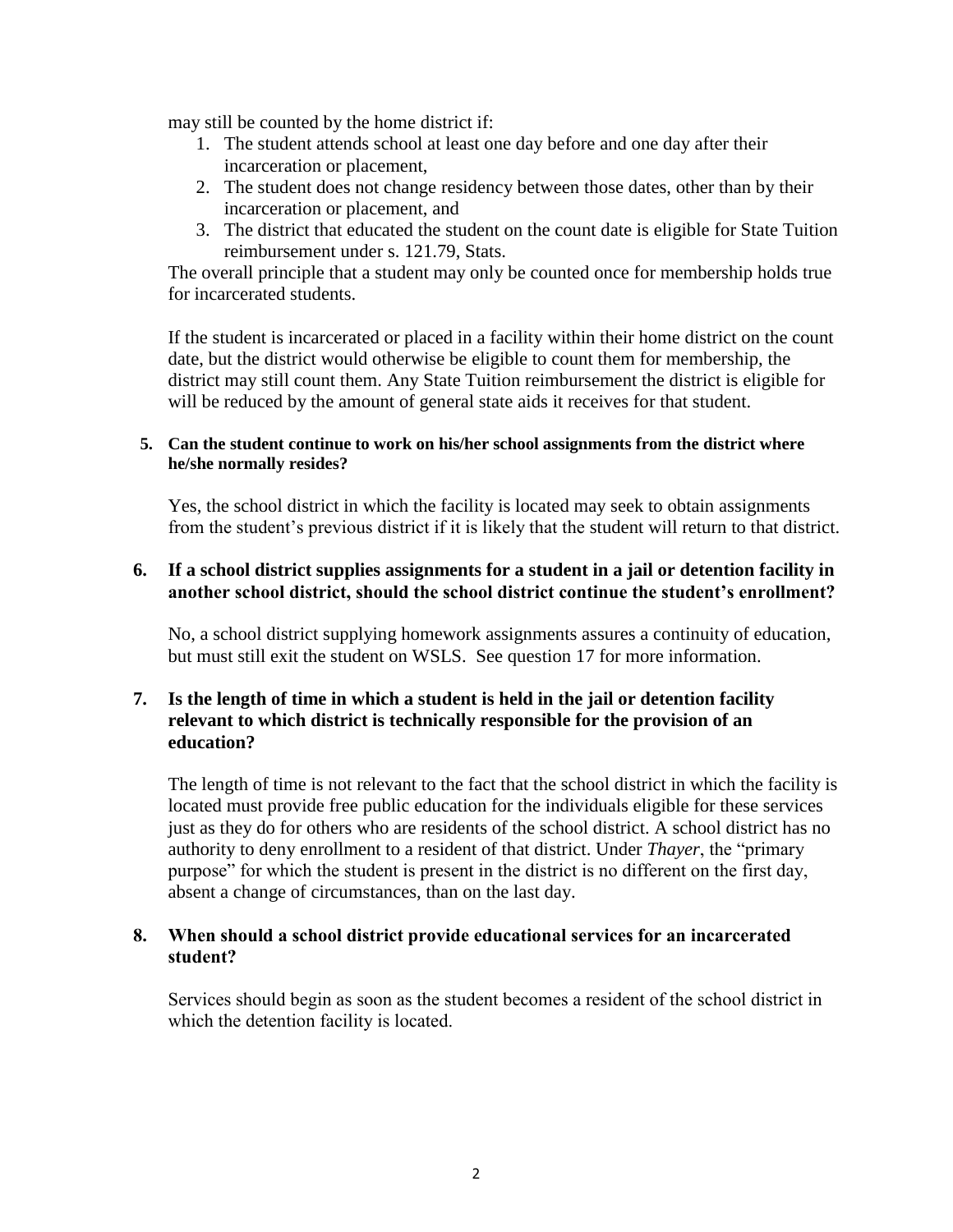## **9. If a student was previously expelled, who is responsible to provide educational services?**

For students expelled without educational services, the responsibility falls to the operator of the facility (e.g. Sheriff's Department, Human Services). While a school district is not required to enroll a student during the term of his/her expulsion from another school district, school districts are encouraged to work with the jail or detention facility on the provision of educational services. No service to an expelled student obligates the school district for education post release.

For students expelled with educational services the school district where the student resides in the jail or detention facility must provide educational services.

## **10. If a student was previously home schooled who is responsible to provide educational services?**

Unless the facility makes arrangements for the parent to provide home-based private education consistent with s.118.165, Stats., the student who was home schooled should be enrolled in the resident district and provided educational services.

## **11. If a student who was previously considered a dropout requests educational services, while in detention, must the responsible school district provide those services?**

Yes, if the student is between the ages of 18 and 21, has not graduated, and requests services, the district is required to provide educational services to the student. If the student is under 18 years of age, and has not graduated or completed a high school equivalency program, educational services are required to be provided, whether or not the student requests the services.

## **12. Do Individuals with Disabilities Education Act (IDEA) protections apply to students in jails and detention centers?**

Yes, absent a specific exception, all IDEA protections apply to students with disabilities in jails and detention centers. The school district responsible for educating students in a particular jail or detention facility must ensure students with disabilities receive a free appropriate public education (FAPE) in the least restrictive environment (LRE). The due process and discipline protections afforded students by IDEA apply equally to students in jails or detention facilities. Special education and related services for students in jails and detention facilities must be provided by appropriately qualified personnel. School districts must have in place policies and procedures to identify, locale and evaluate students who are in jails or detention facilities who may have a disability.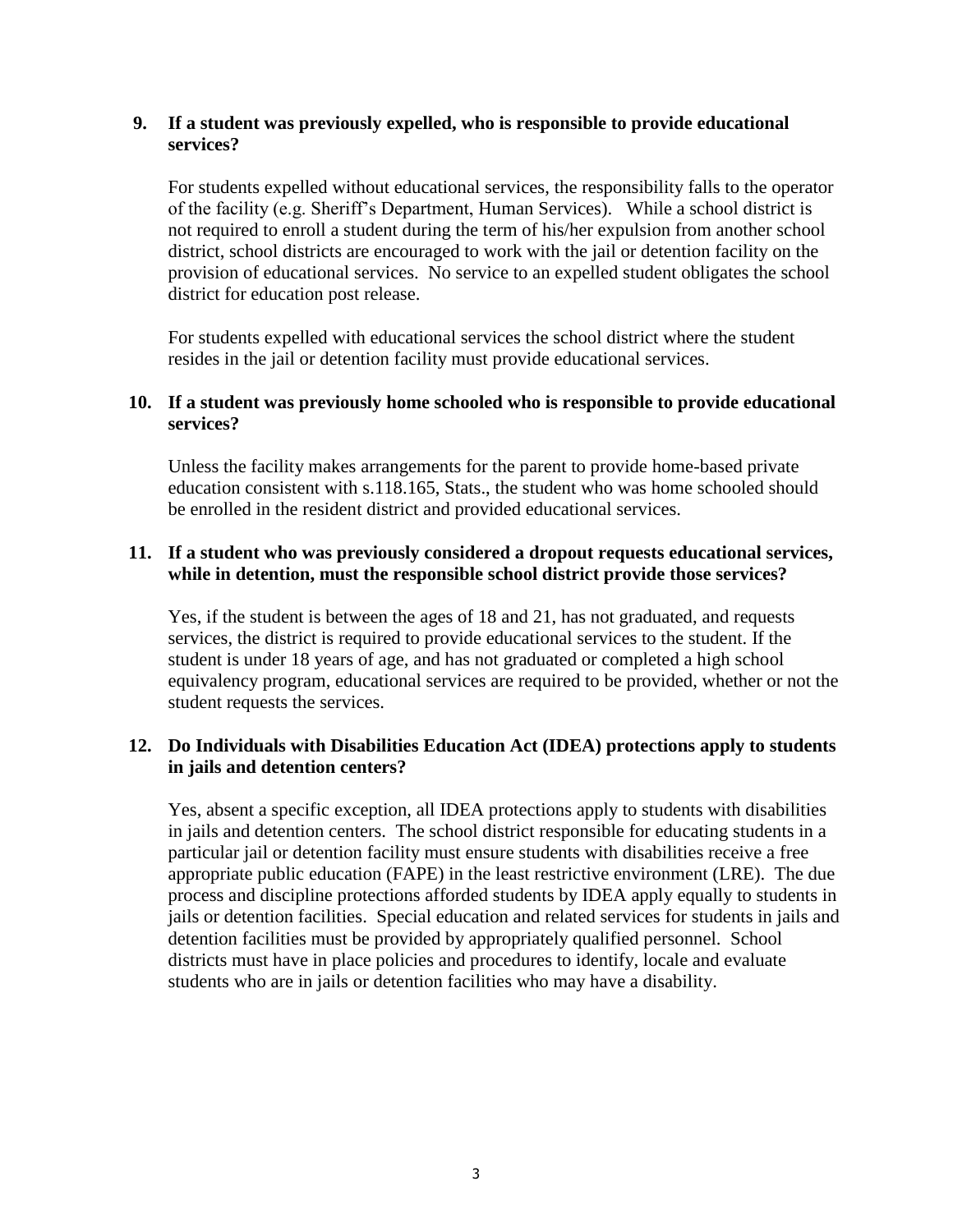#### **13. Are there statutory requirements for direct instruction to students receiving services in jail or some other form of detention, including summer school?**

State statutes make no mention of suspending educational standards for students receiving educational services in jail or detention. Any modifications in the student's school day must be made on an individual student basis by either the school board under  $s.118.15(1)(d)$ , Stats. and PI 18.04, Wis. Admin. Code, or by the IEP committee. Information on shortened school days for students with disabilities is available here: [http://sped.dpi.wi.gov/sped\\_bul14-03](http://sped.dpi.wi.gov/sped_bul14-03)

For state operated juvenile and adult correctional institutions to be eligible for Title I Sub part 1 funds, the facility must have state funded education programs in which students are enrolled 15 hours a week. These hours cannot be included in the hours provided for Title I of ESEA or other federal funds. State licensed residential childcare institutions located within school district boundaries must have locally funded regular education programs in which students are enrolled 20 hours a week to be eligible to receive funding for Title 1, Part D, supplementary programs.

## **14. May students who request and are granted educational release under the Huber Law attend a local school building for educational services while serving their sentences?**

Yes, a student released on Huber may attend at his or her local high school. For students whose detention or incarceration changes the school district of attendance, a written agreement signed by the school district responsible for the student's education at the time, the student and the facility should be entered into prior to release for educational services under Huber.

#### **15. Who is able to discipline students receiving services while in detention or jail?**

Student behavior in detention or jail is governed both by the facilities' rules of conduct as well as the rules and code of conduct issued by the school board under the authority of s.120.13(1), Stats.

## **16. May 17 year olds or youth "waived" into adult court jurisdiction receive educational services in the same setting? May they be educated with youth under juvenile court jurisdiction who are being held in secure juvenile detention?**

All youth being held in the jail as "adults" for criminal purposes may be educated together. They may not be educated with other youth who are being held in juvenile detention or being held as juveniles in the county jail, because federal law mandates that "sight and sound separation" must exist between "juveniles" and "adults." As to these two groups, educational services must be provided in a "sight and sound separation" manner.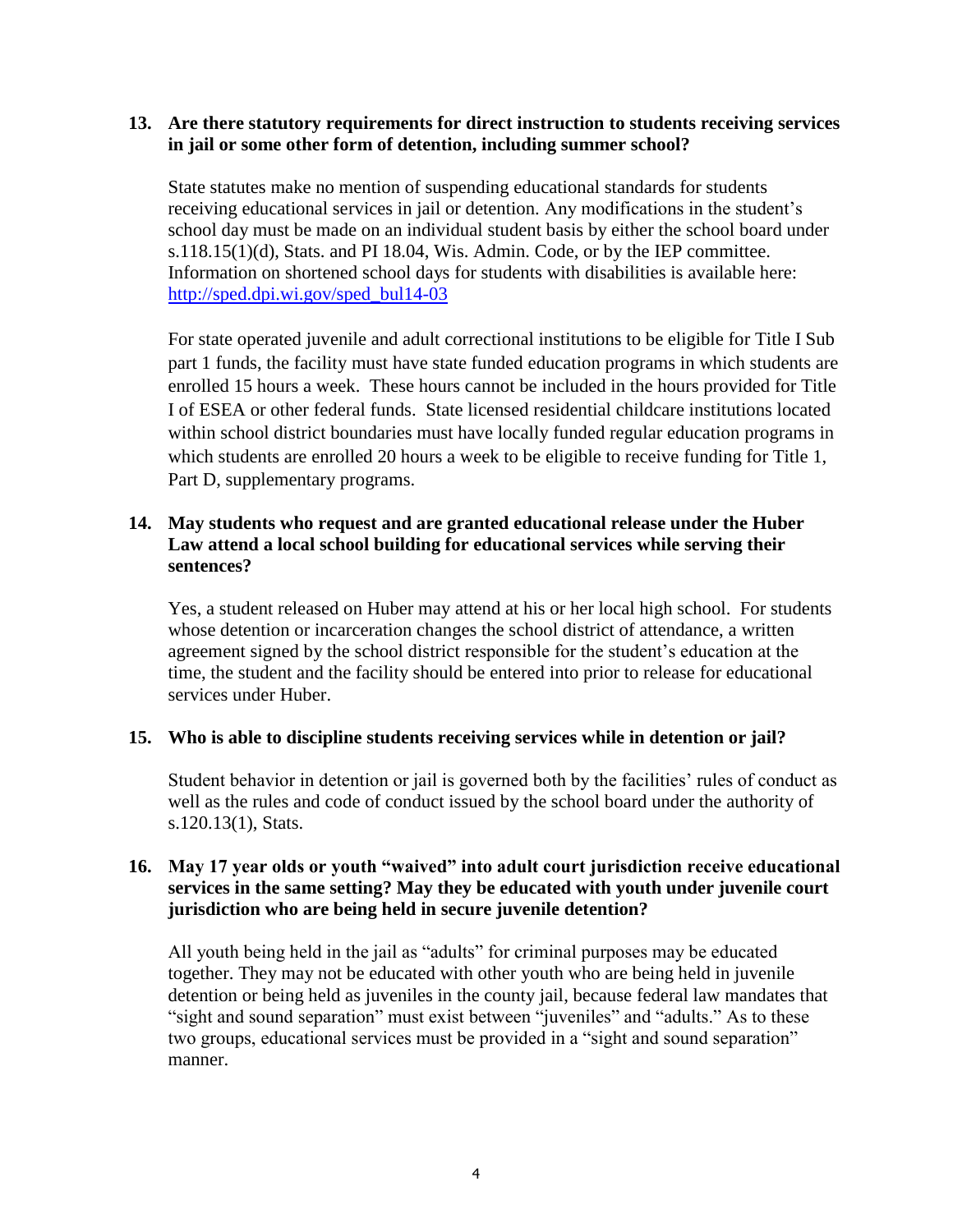#### **17. What happens with enrollment and exit dates as it pertains to the Wisconsin Student Locator System (WSLS)?**

The school district where a county jail or secure detention center is located is responsible for providing educational services for youth while they reside in such facilities. This will typically mean a movement between schools if the district where the facility is located is not the district where the parents live. The enrollment date in the new district should be the date the student initially receives educational services from the new district. Under any circumstances, if a student is present at a school for a total of less than one full day, then submission of a school enrollment record is not expected or required. All students should be transferred within 96 hours if they have not left the facility.

## **18. What is a school district's responsibility when a student leaves a detention facility located in the school district?**

School districts should develop a system in coordination with the detention facility to ascertain where the student intends to enroll in school after leaving the detention facility. The student's educational records should then be forwarded to the student's new school district.

#### 19. **How is education for incarcerated students funded?**

The school district in which a student resides is responsible for funding educational services at the time they are provided. Nothing precludes a district from using targeted state or federal funds to fund education for incarcerated students. IDEA, Title I, or other funds may be used so long as the students or program at the facility meet the requirements of the program.

In the year after a district provides educational services to a student residing in a juvenile detention facility, jail, or a certain type of foster or group home, the district is eligible to claim reimbursement for those services from the State Tuition Aid Program. Claims may be submitted based upon the district's actual cost of providing those services or the daily tuition rate specified in law. More information on state tuition is available at [http://sfs.dpi.wi.gov/sfs\\_tuit\\_st](http://sfs.dpi.wi.gov/sfs_tuit_st)

# **20. Are school districts eligible for Title ID -Subpart 1 or Subpart 2 funds to assist in the financial obligations of educating the students who are receiving their education in jails and detention centers?**

Yes. Districts are eligible for Title ID Subpart 2 funds. Please see additional information on Title I at the department's website: [http://titleone.dpi.wi.gov/ttlone\\_nd\\_index](http://titleone.dpi.wi.gov/ttlone_nd_index)

Only juvenile and adult correctional institutions operated by the Department of Corrections are eligible for Title ID Subpart 1.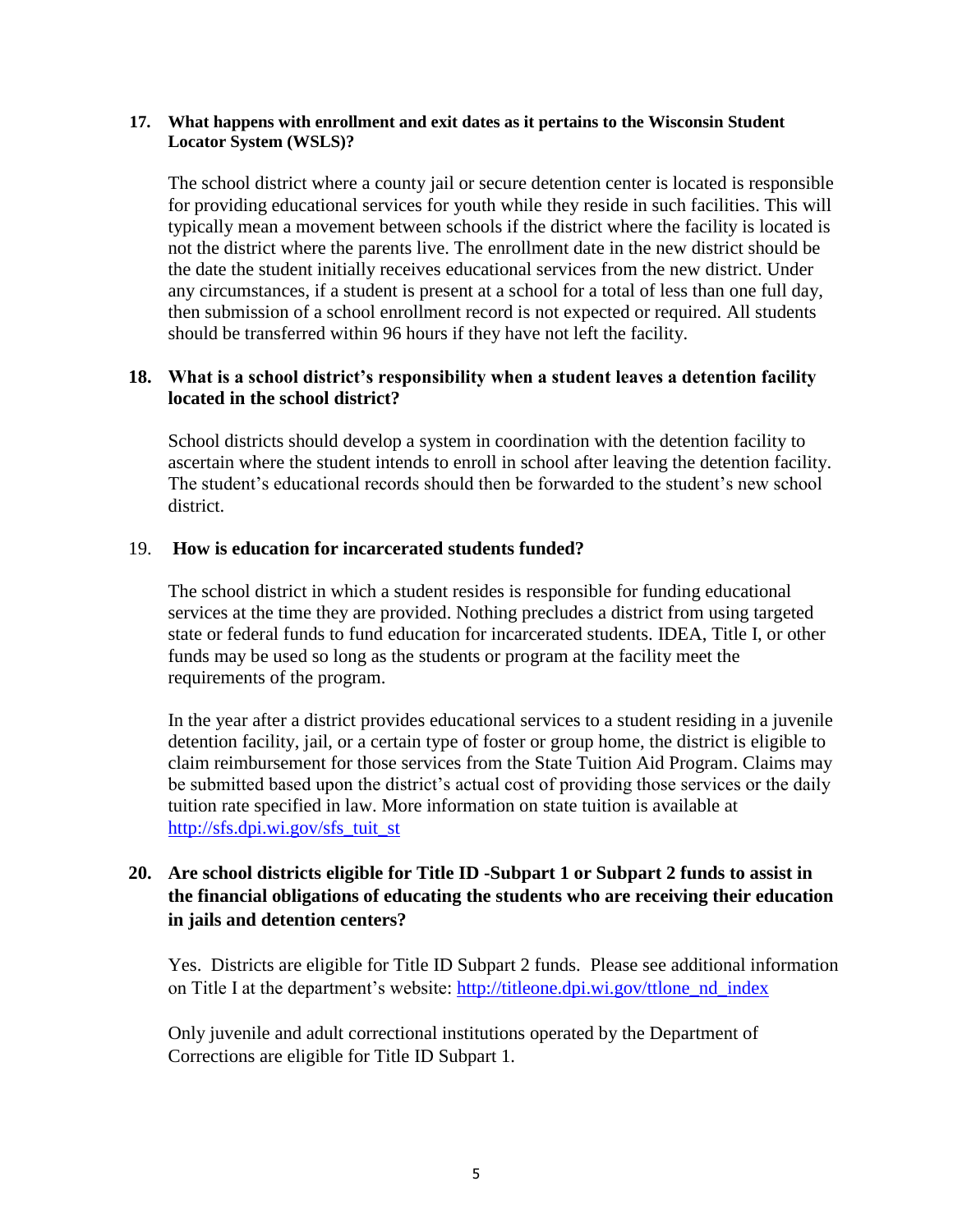#### **21. Chapter 938 now permits courts to use detention centers for up to 365 days as a dispositional placement, what impact does this have?**

Juvenile courts are now permitted, with authorization from the county board, to use placement in a juvenile detention facility for up to 365 days. The county board's authorization may occur without consultation with the local school district, which is responsible for the education of these students. The county, the facility and the local school district are encouraged to develop a strong collaboration to make sure that all partners are consistent in providing the most effective services to students.

One area where care should be taken is when the county social worker preparing the court report develops the mandatory educational plan. As part of that required plan, the provision of appropriate educational services to the student during the period of placement must be addressed and should be confirmed with the school district providing educational services at the facility.

#### **22. Is there federal guidance on educating youth in jail and detention?**

Yes, the Department of Justice and the Department of Education just released the following documents:

- A set of *[Guiding Principles for Providing High-Quality Education in Juvenile Justice](http://www2.ed.gov/policy/gen/guid/correctional-education/guiding-principles.pdf)  [Secure Care Settings](http://www2.ed.gov/policy/gen/guid/correctional-education/guiding-principles.pdf)* from the U.S. Department of Education (ED) and U.S. Department of Justice (DOJ) identifies promising practices for improving education programs in juvenile justice facilities, as well as areas in which Federal legal obligations apply.
- A D*[ear Colleague Letter on the Individuals with Disabilities Education Act for](http://www2.ed.gov/policy/gen/guid/correctional-education/idea-letter.pdf)  [Students with Disabilities in Correctional Facilities](http://www2.ed.gov/policy/gen/guid/correctional-education/idea-letter.pdf)* from ED's Office of Special Education and Rehabilitative Services clarifying State and public agency obligations under the Individuals with Disabilities Education Act to ensure the provision of a free and appropriate public education to eligible students with disabilities in correctional facilities.
- A *[Dear Colleague Letter on the Civil Rights of Students in Juvenile Justice](http://www2.ed.gov/policy/gen/guid/correctional-education/cr-letter.pdf)  [Residential Facilities](http://www2.ed.gov/policy/gen/guid/correctional-education/cr-letter.pdf)* from ED's Office for Civil Rights and DOJ's Civil Rights Division clarifying that those juvenile justice residential facilities that receive Federal funding, like all other public schools, must comply with Federal civil rights laws that prohibit discrimination based on race, color, national origin, sex, religion, and disability.
- A *[Dear Colleague Letter on Access to Pell Grants for Students in Juvenile Justice](http://www2.ed.gov/policy/gen/guid/correctional-education/pell-letter.pdf)  [Facilities](http://www2.ed.gov/policy/gen/guid/correctional-education/pell-letter.pdf)* for campus financial aid professionals (HTML available [here\)](http://ifap.ed.gov/dpcletters/GEN1421.html), [question and](http://ifap.ed.gov/dpcletters/attachments/GEN1421FAQAttachment.pdf)  [answer document for institutions of higher education,](http://ifap.ed.gov/dpcletters/attachments/GEN1421FAQAttachment.pdf) and [factsheet for students](https://studentaid.ed.gov/sites/default/files/aid-info-for-incarcerated-individuals.pdf) (also in [Spanish\)](https://studentaid.ed.gov/sites/default/files/aid-info-for-incarcerated-individuals-spanish.pdf) from ED's Office of Postsecondary Education clarifying that otherwise eligible youth who are confined in juvenile justice facilities are eligible to receive